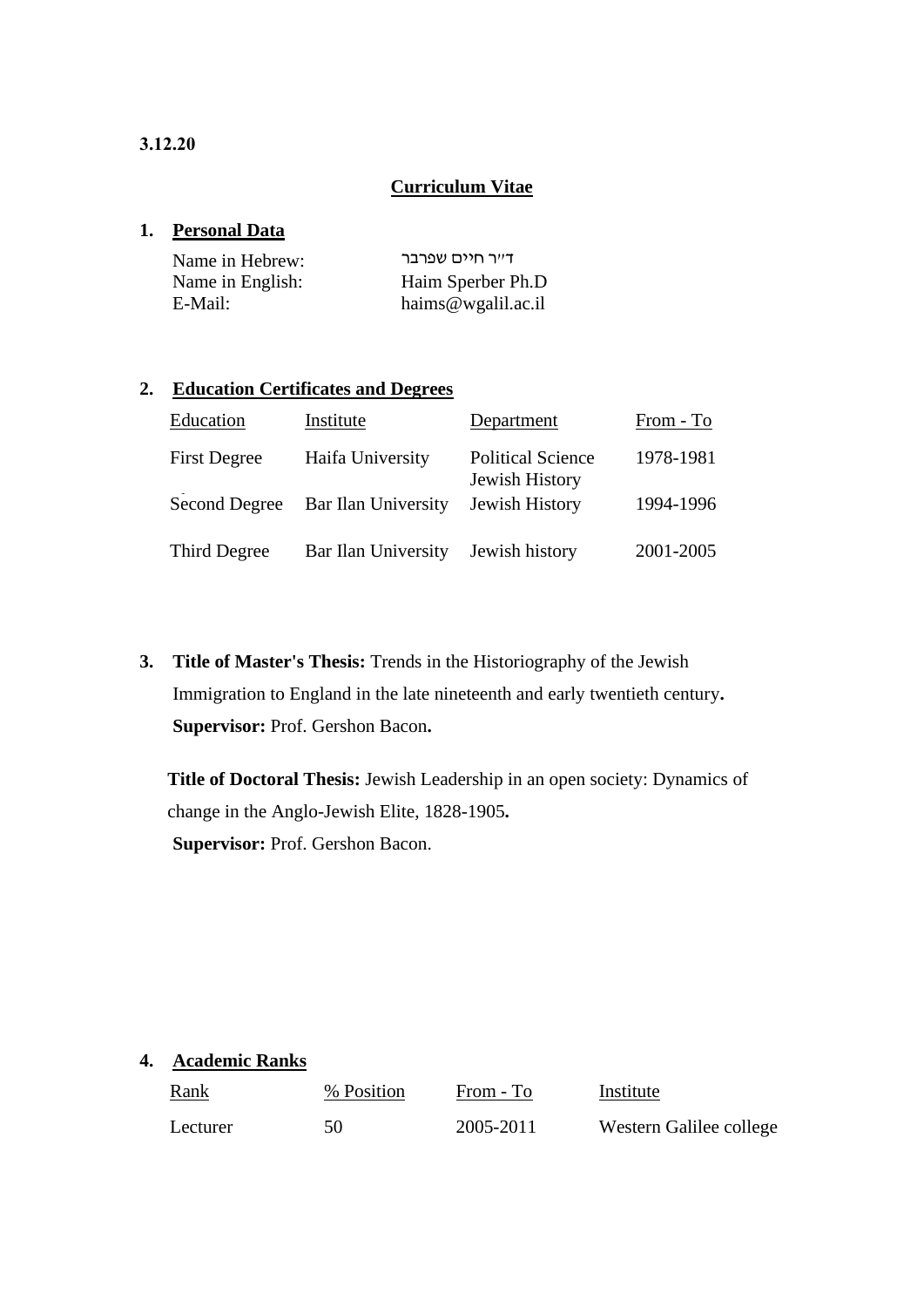| Senior Lecturer | 100 | 2011-current | Western Galilee college |
|-----------------|-----|--------------|-------------------------|
|-----------------|-----|--------------|-------------------------|

## **5. Grants and Awards**

| Year | Name of Grant/Award                                                      |
|------|--------------------------------------------------------------------------|
| 2015 | Eival Gilady Award of excellence in Teaching, Western Galilee<br>College |
| 2018 | Sefer Center, Moscow                                                     |

## **6. Research Grants**

| From-To              | <b>Funding Agency</b>                    | Title of Research                                                                                                             | Amount   |
|----------------------|------------------------------------------|-------------------------------------------------------------------------------------------------------------------------------|----------|
| July-<br>2013        | Hadassah<br>September Brandeis Institute | Helen Gartner Hammer<br>Scholar-in-Residence,<br>Hadassah-Brandeis Institute,                                                 | 10500 \$ |
| January-<br>may 2015 | Hadassah<br><b>Brandels Institute</b>    | <b>HBI Seminar Series - Gender</b><br>and Interdisciplinary<br>Perspectives on the Agunah<br>Problem Scholar-in-<br>Residence | 17500 \$ |
| February<br>2018     | American Jewish<br>Archives              | Lowenstein Weiner<br>Fellowsghip                                                                                              | 2500\$   |

# **7. Active Participation in Conferences (Only from 2001)**

Sperber, H., Teaching a fully Virtual course - some lessons - **Conference on contemporary issues in higher education, College of Judea and Samaria**, September 3rd 2007 (Hebrew).

Sperber, H., Between Diaspora and Territory - the emergence of Jewish National movements in late 19th century Europe - **Beyond the Nation - Conference at Queen's University Belfast**, September 13th 2007.

Sperber, H,. Philanthropy and Social Control in mid 19th Century English Jewish Community **- Charities as Instruments of Social Control in Nineteenth-Century Britain - International Conference, Université de Haute Bretagne (Rennes 2**), France, 22-23 November 2007.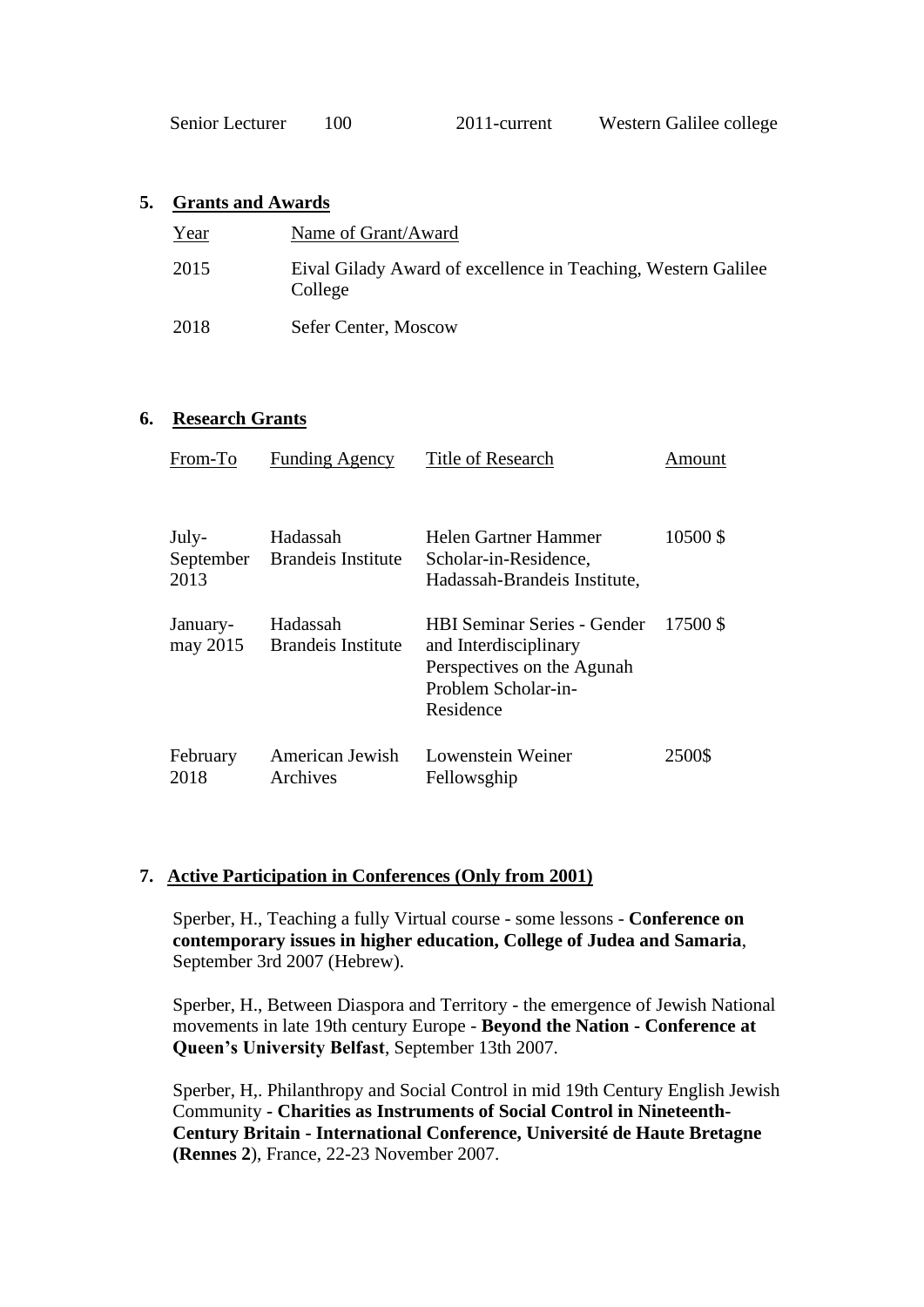Sperber, H., Deserted women (Agunot) in Hebrew Newspapers 1857-1876 - Poster session at the **39th Annual Conference of the Association for Jewish Studies**, Toronto, Canada, 16-18 December 2007.

Sperber, H., Agunot and Immigration, 1857-1896 - **Jewish Immigration and the Family. International conference at the Kaplan Centre, University of Cape Town**, South Africa in association with the Parkes Institute, University of Southampton, 5-7 January 2009.

Sperber H., The Deserted Jewish Women Phenomenon in Eastern European Jewish Society as manifested in the Hebrew Press, 1857-1896 - **15th World Congress of Jewish Studies, Jerusalem** 2-6 August 2009 (Hebrew).

Sperber, H., Rabbi Nathan Adler and the formulation of the Chief Rabbinate in Britain, 1845-1890 - **The German Rabbinate Abroad, A joint conference of the Program for Jewish History and Culture at the Ludwig-Maximilians-Universitat Munich (LMU Munich) and the Akademie fuer Politische Bildung, Tutzing** at Lake Starnberg, 18-20 October 2009.

Sperber, H., Agunot, Modernization and Immigration, 1857-1896 - **Association for Jewish Studies 41th Annual Conference, Los Angeles**, 20-22 December 2009.

Sperber, H. Israeli Archives as Agents of Memory in an Immigrant society - **The Archive and Jewish Migration: From Antiquity to the Present, Cape-Town, South Africa**, 11 - 13 April 2011.

Sperber, H., **Online conference: The Changing face of War** - Comment on: Transformation in contact - learning the lessons of modern war", Oxford: 14- 20.11.2011.http://wileyblackwellexchanges.com/2011/11/15/conference-papertransformation-in-contact-learning-the-lessons-of-modern-war.

Sperber, H., Agunot and Modernity in East European Jewish Society 1857-1896 - **Facing Secularization – The modern Jewish family between Tradition and Modernity, Western Galilee College, Akko**, Israel, 9 January 2012.

Sperber, H., Jewish Community reactions towards Jewish Criminality in late Nineteenth Century Odessa - **Port Towns and Urban Culture, Portsmouth**, UK, 25-27 July 2013.

Sperber, H., From Charity to Philanthropy: philanthropy and social control in 19th century Anglo-Jewry - **16th World Congress for Jewish Studies, Jerusalem** 28 July - 1 August 2013. (Hebrew).

Sperber, H., Chief Rabbi Nathan Adler (1845-1890) and the institutionalization of the British Chief Rabbinate - **Chief Rabbis between Religious and Political Leadership, Bar Ilan University**, 8 June 2014 (Hebrew).

Sperber, H., Chained Women (Agunot) and the Modernization of the East European Jewish Family **- Mishpachah: the Jewish Family in Tradition and**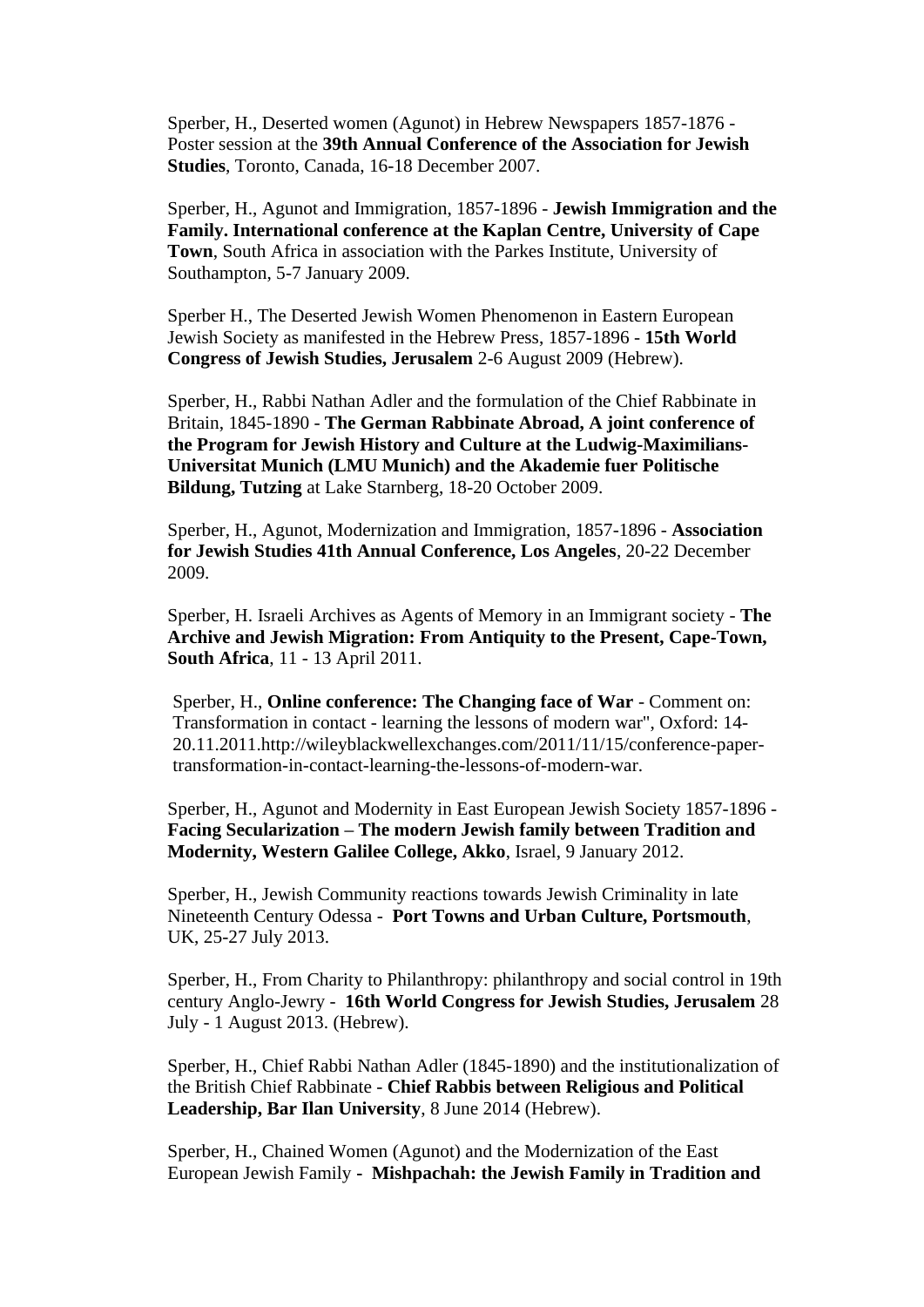**Transition: The 27th Annual Klutznick-Harris-Schwalb Symposium, University of Nebraska at Omaha & Creighton University, Omaha**, Nebraska, 26-27 October 2014.

Sperber, H., Agunot in Eastern Europe & North America 1900-1914 - **46th Annual Conference of the Association for Jewish Studies, Baltimore, Maryland**, 14-16 December 2014.

Sperber, H, & Galia R., Jewish Elite Philanthropy. From Charity to Philanthropy: Emancipation, Modernization, Ethnicity and Nationalism - **Charity in the Jewish, Christian, and Muslim Traditions, University of St Louis, Missouri**, 26-27 March 2015.

Sperber, H., Those Who Stayed Behind: The Impact of Immigration on Jewish Women and Jewish Family in Eastern Europe, 1870–1914 - **47th Annual Conference of the Association for Jewish Studies. Boston, Massachussets**, 13- 15 December 2015.

Sperber, H., Agunot: An Ever Changing Phenomenon - **17th World Congress of Jewish Studies, Jerusalem** 6-10 August, 2017 (Hebrew).

Sperber, H., Immigration networks, Port Cities and International trafficking – the role of Jews - **Representations of the 'Port Jew', University of Southampton**, 22-23 May 2017.

Sperber, H., Agunot - A Constantly Changing Phenomenon - **The Jewish Family Confronting Crisis in Modern Times (1800-2017): Divorce, Agunot and Inter-Marriage - An International Workshop, Western Galilee College, Akko**, 8-9 March 2017.

Sperber, H., Yiddish newspapers and mass immigration, 1897-1924 - **Jews on the Move: Exploring the movement of Jews, objects, texts, and ideas in space and time, British Association for Jewish Studies Annual Conference Edinburgh**, 10-12 July 2017.

Sperber, H., Is Zionism a Movement of Return? -**Next Year in Jerusalem: Exile and Return in Jewish History, The 30th Annual Symposium on Jewish Civilization, Omaha**, NE, 29-30 October 2017.

Sperber, H., & Amsalem, R., Agunot Database 1851-1914 - Applying Digital - **XIVth Annual International Conference for Professionals in Cultural Heritage, Jerusalem**, Van Leer Institute., 13-14 November 2017, (Hebrew).

Sperber, H., Agunot in the 20th century: a changingp phenomenon - **11th congress of the European Association for Jewish Studies, Krakow**, 15-19 July 2018.

Sperber, H., Ego-Documents and Their Use in the Historical Research - Keynote talk. *Sussex in the Western Galilee: The Second World War, the Holocaust and their Repercussions*, **Western Galilee College, Akko**, 3-4 September 2018.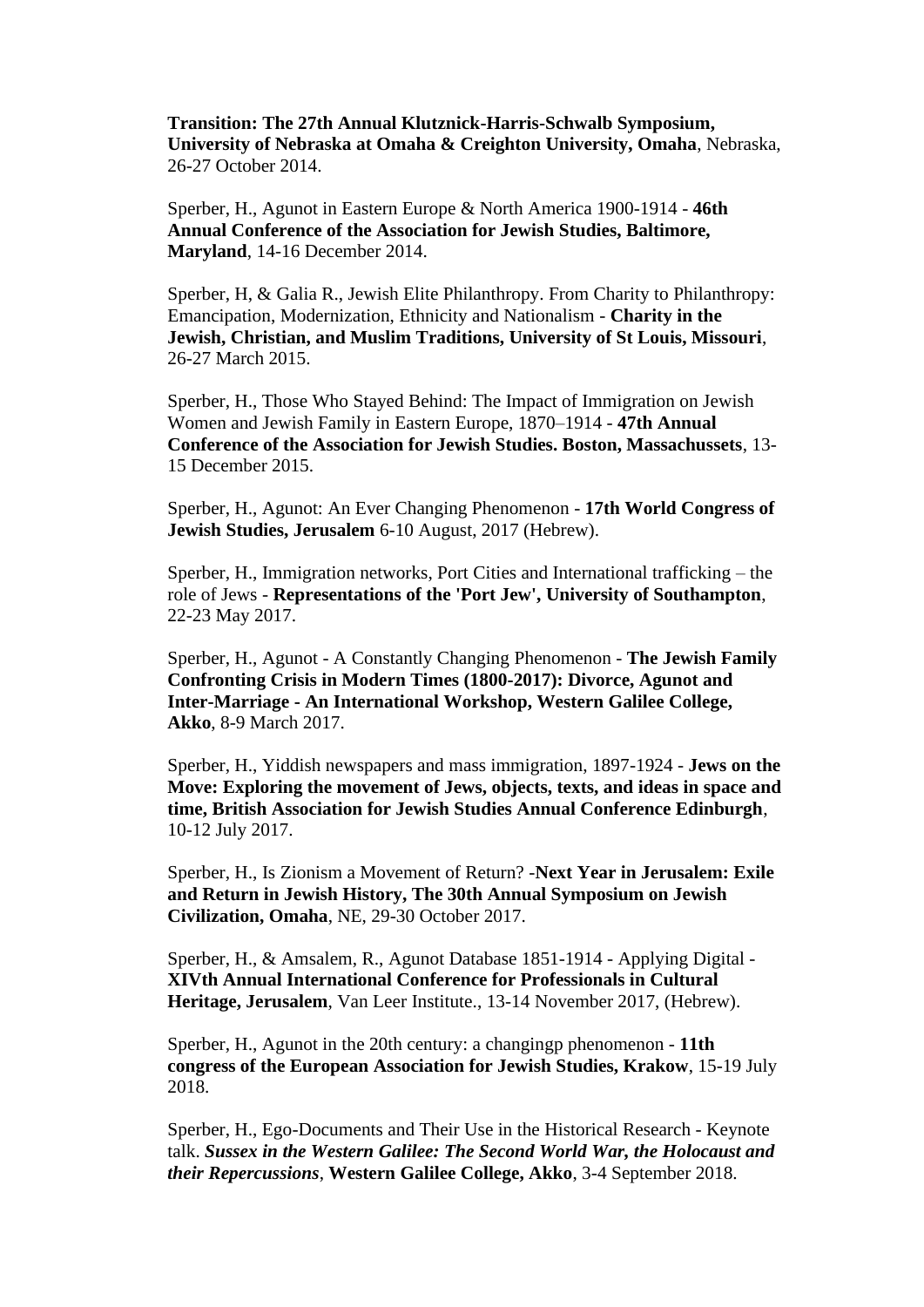Sperber, H., Keynote talk – **The Usage of Ego-documents in Jewish Historical Researrch – An International Workshop, Western Galilee College, Akko**, 27 May 2019.

Sperber, H., Immigration issues as reflected in Immigrants correspondence with Jewish aid organizations, 1890-1914 - **The Usage of Ego-documents in Jewish Historical Researrch – An International Workshop, Western Galilee College, Akko**, 28 May 2019.

Sperber, H., Desreted wives and deserting husbands, 1851-1914 – **Migration in Israel's History and society – International Conference, Warburg Haus, Hamburg**, 16 July 2019.

Sperber, H., Odessa – **"Beyond the Metropolis: Jews and Settler Cities," University of Cape Town,** 30 July 2019.

### **8. Positions Held**

| From-To   | Institute                  | Position                                                   | % Position |
|-----------|----------------------------|------------------------------------------------------------|------------|
| 2015-2018 | Western<br>Galilee College | Academic<br>Coordinator Multi<br>Disciplinary<br>dpartment | 100        |
| $2018 -$  | Western<br>Galilee College | Head, Multi<br>Disciplinary<br>Department                  | 100        |

### **9. Scientific Areas of Specialization**

History of the Jewish Family, Jewish Philanthropy, Immigration, Anglo-Jewish Leadership.

### **10. Academic Profile**

I published studies on Wife desertion in Jewish Society, Jewish philanthropy in the UK & History of the chief rabbinate in the UK. I was twice Scholar in Residence at the Hadassah-Brandeis Institute at Brandeis University. In February 2018 I was a research fellow at the American Jewish Archives in Cincinnati. I am currently the Head of the Multi-disciplinary department in the college. I have organized four international workshops at the College and was a member of the organizing committee of the Israeli historical society Annual conference on immigration.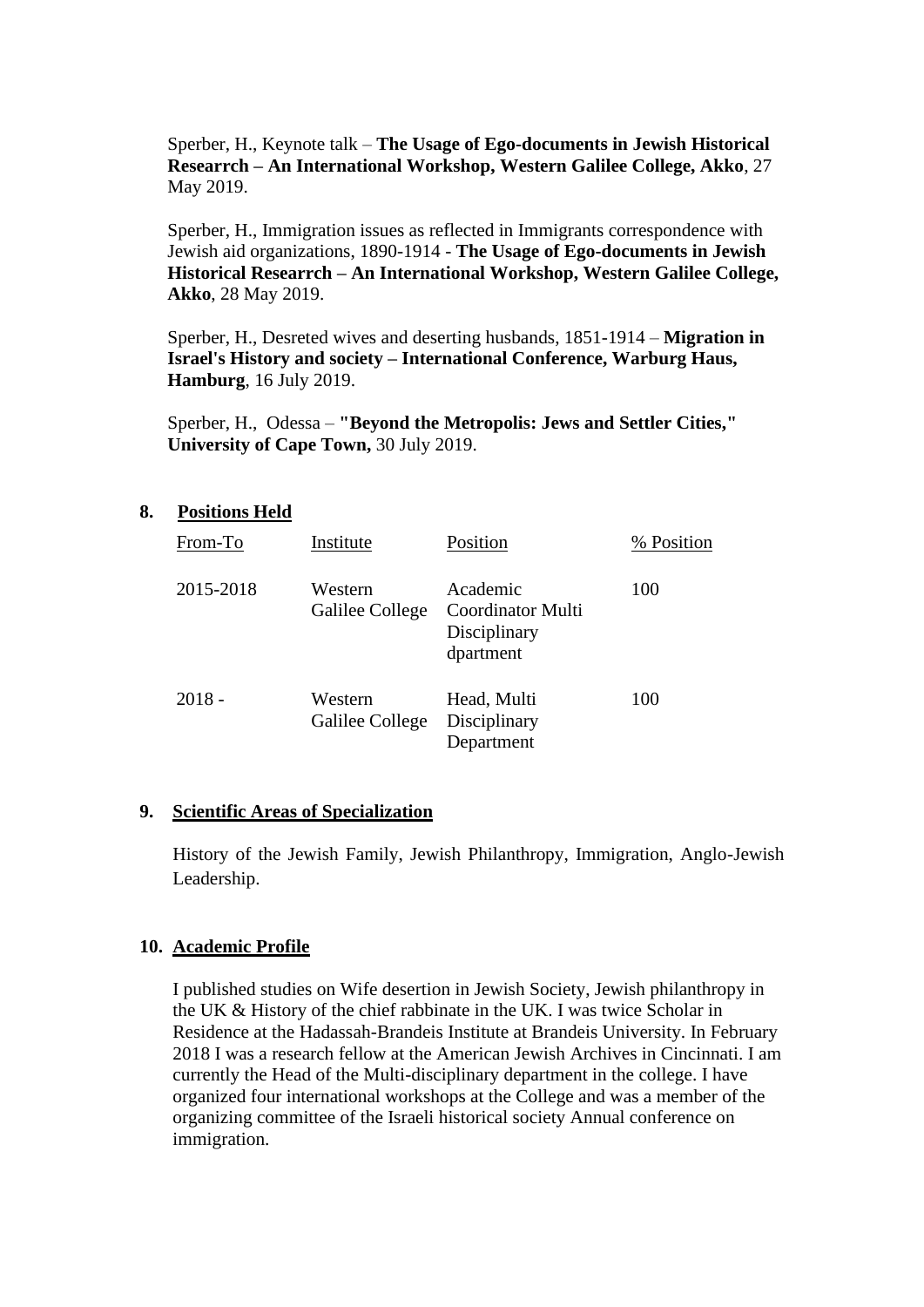### **Publications**

#### Haim Sperber Ph.D

Hebrew:

.1 שפרבר, ח'. )2010(. תופעת הנשים העגונות בחברה היהודית במזרח אירופה וביטוייה בעיתונות היהודית -1857 .1896 *קשר* ,40 108-102 )דרוג B)

. שפרבר, ח'. (2011). ספרי שאלות ותשובות כמקור לחקר תופעת הנשים העגונות בחברה היהודית *Quntres: An Online Journal for History, Culture and the Art of the* .)לערך 1850-1896) *Jewish Book, 2 (1)* 47-58 (Rank B)

English:

- 3. Sperber, H. (2012). Philanthropy and Social Control in the Anglo-Jewish Community during the Mid-Nineteenth Century (1850-1880). *Journal of Modern Jewish Studies*, 11(1) 85-101 (Rank A)
- 4. Sperber, H. (2012). Rabbi Nathan Adler and the Formulation of the Chief Rabbinate in Britain, 1845–1890. *European Judaism* 45(2), 8-20. (Rank B).
- 5. Sperber, H. (2016). Agunot, Immigration and Modernization, From 1857 to 1896. in: Leonard Greenspoon (ed.), *Mishpachah: The Jewish Family in Tradition and in Transition* (Studies in Jewish Civilization, Vol. 27). (79-108). West Lafayette, Indiana: Purdue University Press.
- 6. Sperber, H. & Galia, R. (2017). Jewish Elite Philanthropy. From Charity to Philanthropy: Emancipation, Modernization, Ethnicity and Nationalism. in: Julia R. Lieberman & Michal Rozbiki (ed.), *Charity in the Jewish, Christian, and Muslim Traditions*.(131-144) Lannham, Maryland: Lexington.
- 7. Sperber, H. (2018). Agunot 1851-1914, An Introduction: The Jewish family. In Europe and the Mediterranean from the Middle Ages to our days. *Annales de démographie historique* (2018/2), (no. 136), pp. 107-135 (Rank A)
- 8. Sperber, H. (2019). Is Zionism a movement of Return?. In Leonard Greenspoon (ed.). *Next Year in Jerusalem: Exile and Return in Jewish History*. (Studies in